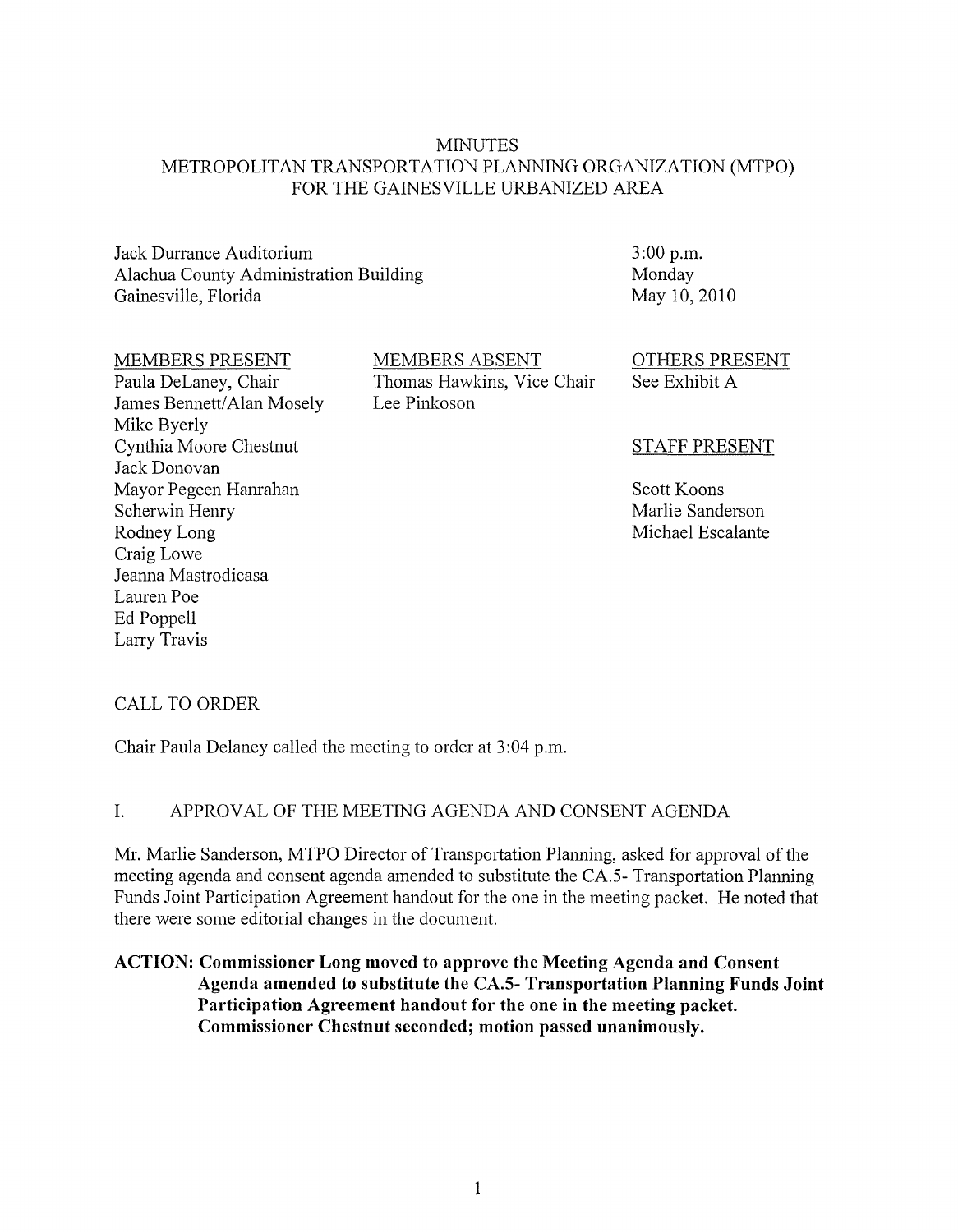# II. TRANSPORTATION IMPROVEMENT PROGRAM

Mr. Sanderson stated that the  $TIP$  is the most important document that is approved annually by the MTPO. He said that the TIP is a staged implementation program of transportation projects consistent, to the maximum extent feasible, with adopted comprehensive plans of Alachua County and the City of Gainesville. He added that, in order for Federal transportation funds to be spent in the Gainesville Metropolitan Area, they must be approved by the MTPO and included in this report. He noted that this year's document authorizes about \$19 million in Federal funds for projects within the Gainesville Metropolitan Area over the next fiscal year.

Ms. Karen Taulbee, Florida Department of Transportation (FDOT) Transportation Specialist, stated that the TIP is based on FDOT's Work program. She noted that there has been no changes to the Work Program since FDOT's presentation to the MTPO last December.

Chair Delaney asked for public comment. There was no public comment

# **ACTION: Commissioner Long moved to approve the Fiscal Years 2010/2011 - 2014/2015 Transportation Improvement Program. Commissioner Chestnut seconded; motion passed unanimously by a hand counted vote- 10-0.**

# III. UNFUNDED PROJECT PRIORITIES

Mr. Sanderson stated that, each year, the MTPO develops recommended transportation priorities for projects that are needed, but not currently funded. He said that this information is used by the Florida Department of Transportation (FDOT) each fall to develop its Tentative Five Year Work Program. He discussed the draft Fiscal Years 2011/2012 - 2015/2016 List of Priority Projects document and answered questions. He noted that there were two tables, Enhancement Priorities and Landscaping Priorities, that did not have consensus Advisory Committee recommendations. He explained the differences in the recommendations.

A member of the MTPO discussed his concern regarding the expansion of SE 4<sup>th</sup> Street.

Ms. Teresa Scott, City of Gainesville Public Works Director, discussed the City's SE 4<sup>th</sup> Street Reconstruction Project and answered questions.

Mr. James Bennett, FDOT District 2 Urban Transportation Development Engineer, discussed Enhancement Project Funding. He noted that the selection of projects for Enhancement Funds was now being done by the FDOT Central Office rather than the FDOT District 2 Office.

Mr. Mike Fay, Alachua County Public Works Development Program Manager, discussed the SW 8th Avenue sidewalk 30 percent plans and answered questions

Ms. Taulbee discussed the W. 6<sup>th</sup> Street Rail/Trail right-of-way and ground contamination.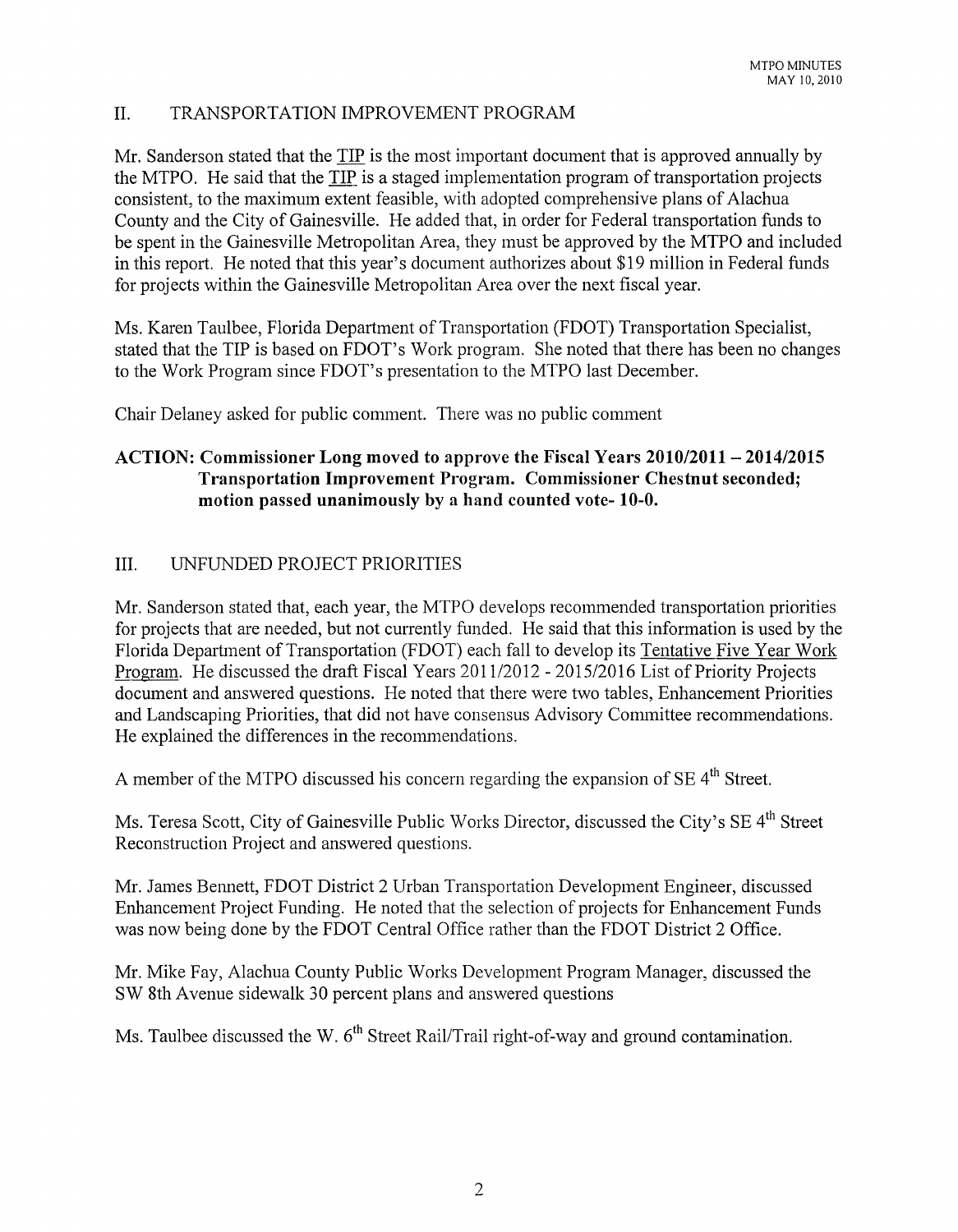### **ACTION: Commissioner Byerly moved to:**

- **1. approve the Fiscal Years 201112012 - 2015/2016 List of Priority Projects; and**
- 2. **refer to the Bicycle/Pedestrian Advisory Board, Citizens Advisory Committee, Technical Advisory Committee and MTPO Staff the Gainesville-Hawthorne Rail/Trail and Waldo Road Rail/Trail connection.**

**Commissioner Poe seconded; motion passed unanimously.** 

# IV. TRANSPORTATION ENHANCEMENT APPLICATIONS

Mr. Sanderson stated that FDOT has requested Enhancement Applications for two projects.

### **ACTION: Commissioner Byerly moved to:**

- **1. request that appropriate staff prepare applications for enhancement priorities one and two and submit them to MTPO staff by May 19,2010; and;**
- **2. approve the submission of these two enhancement applications to FDOT.**

# **Mayor Hanrahan seconded; motion passed unanimously.**

# V. FDOT FLORIDA TRANSPORTATION PLAN HORIZON 2060

Mr. Sanderson stated that the MTPO requested a presentation concerning the FDOT Florida Transportation Plan Horizon 2060.

Ms. Taulbee discussed the FDOT Florida Transportation Plan Horizon 2060 and announced that there would be an open house for the FDOT Florida Transportation Plan Horizon 2060 on June 14<sup>th</sup> from 2:00 p.m. to 4:30 p.m. at the FDOT State Materials Office in Gainesville. She added that Mr. Dennis Lord is District 2's coordinator for this project.

Chair Delaney noted that the Metropolitan Planning Organization Advisory Council (MPOAC) recently received a presentation on the FDOT Florida Transportation Plan Horizon 2060.

# VI. NEXT MTPO MEETING

Mr. Sanderson announced that the next MTPO meeting is scheduled for June 14 at 3:00 p.m. He noted that MTPO members may be interested in attending the Shands Hospital groundbreaking.

It was a consensus of the MTPO to meet on June 14<sup>th</sup> beginning at 1:00 p.m., and if MTPO **business is not completed, recess at 3:00 p.m. and then reconvene after the Shands Hospital groundbreaking.**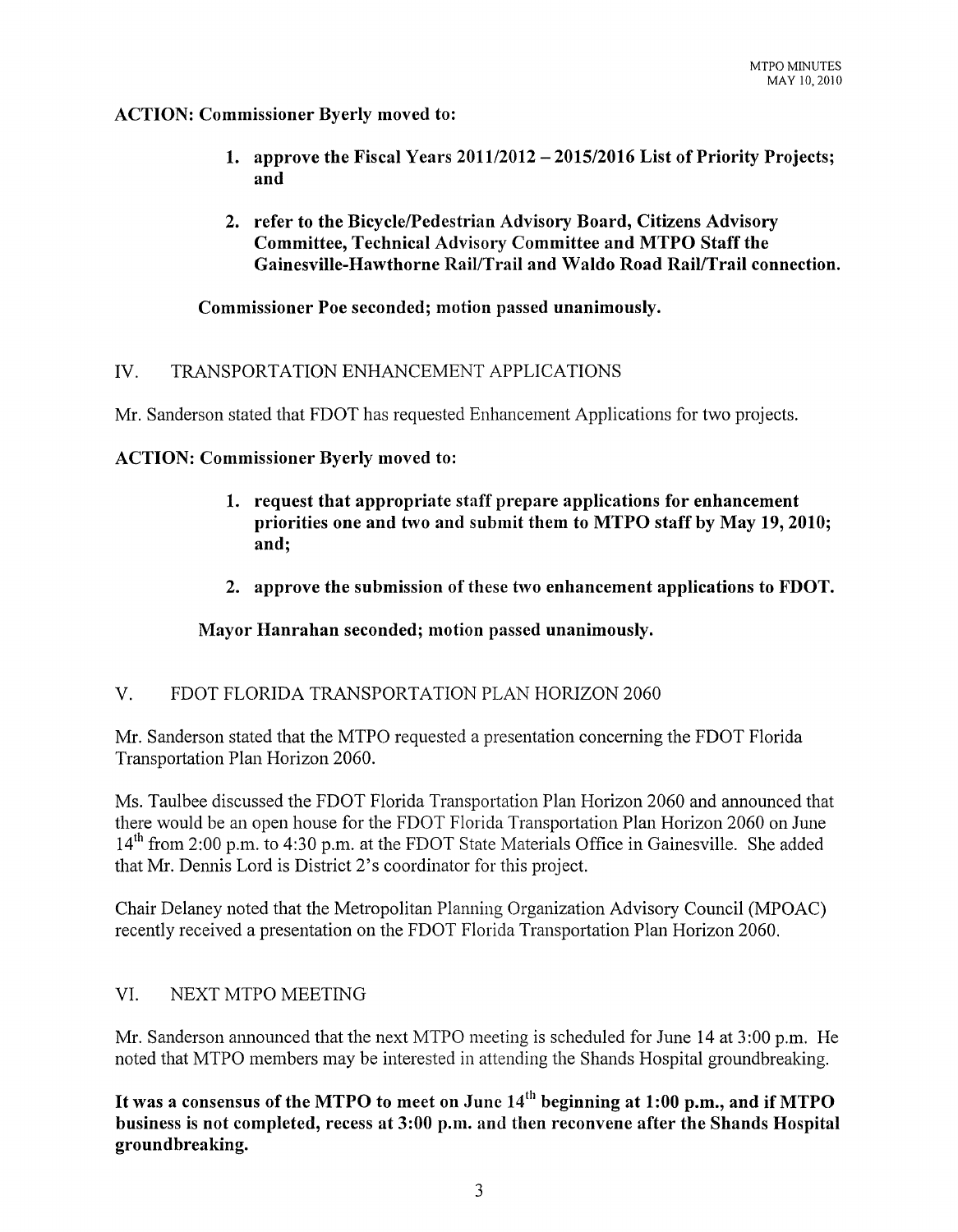### VII. COMMENTS

### A. MTPO MEMBERS

A member of the MTPO discussed community concerns about the reopening of Main Street. She noted that a letter was sent to FDOT.

Chair DeLaney noted that it was Mayor Hanrahan's last meeting as a MTPO member and thanked her for her service.

#### B. CITIZENS

Mr. Armando Grundy discussed his concerns regarding the dead and dying trees in the Williston Road median.

Mr. Bennett noted that he would discuss this issue with the FDOT District 2 Maintenance Office.

A member of the MTPO asked whether the City and/or County could be reimbursed for the tree maintenance.

Mr. Dave Wagner, MTPO Attorney, discussed Sunshine Law issues in regard to referrals to the City and County and answered questions.

## **ACTION: Commissioner Byerly moved to authorize the MTPO Chair to draft a letter to the City and County Commissions asking them to refer to their respective staffs a request that they:**

- **1. take a look at the trees planted in the Williston Road median;**
- **2. determine whether they would benefit from watering this dry season; and**
- **3. report back to their respective Commissions with their recommendations.**

**Commissioner Poe seconded; motion passed unanimously.** 

# C. CHAIR'S REPORT

There was no Chair's Report.

#### ADJOURNMENT

Chair Delaney adjourned the meeting at 4:43 p.m.

 $\frac{1}{2}$ /29/10

Date thia Moore Chestnut, Secretary/Treasurer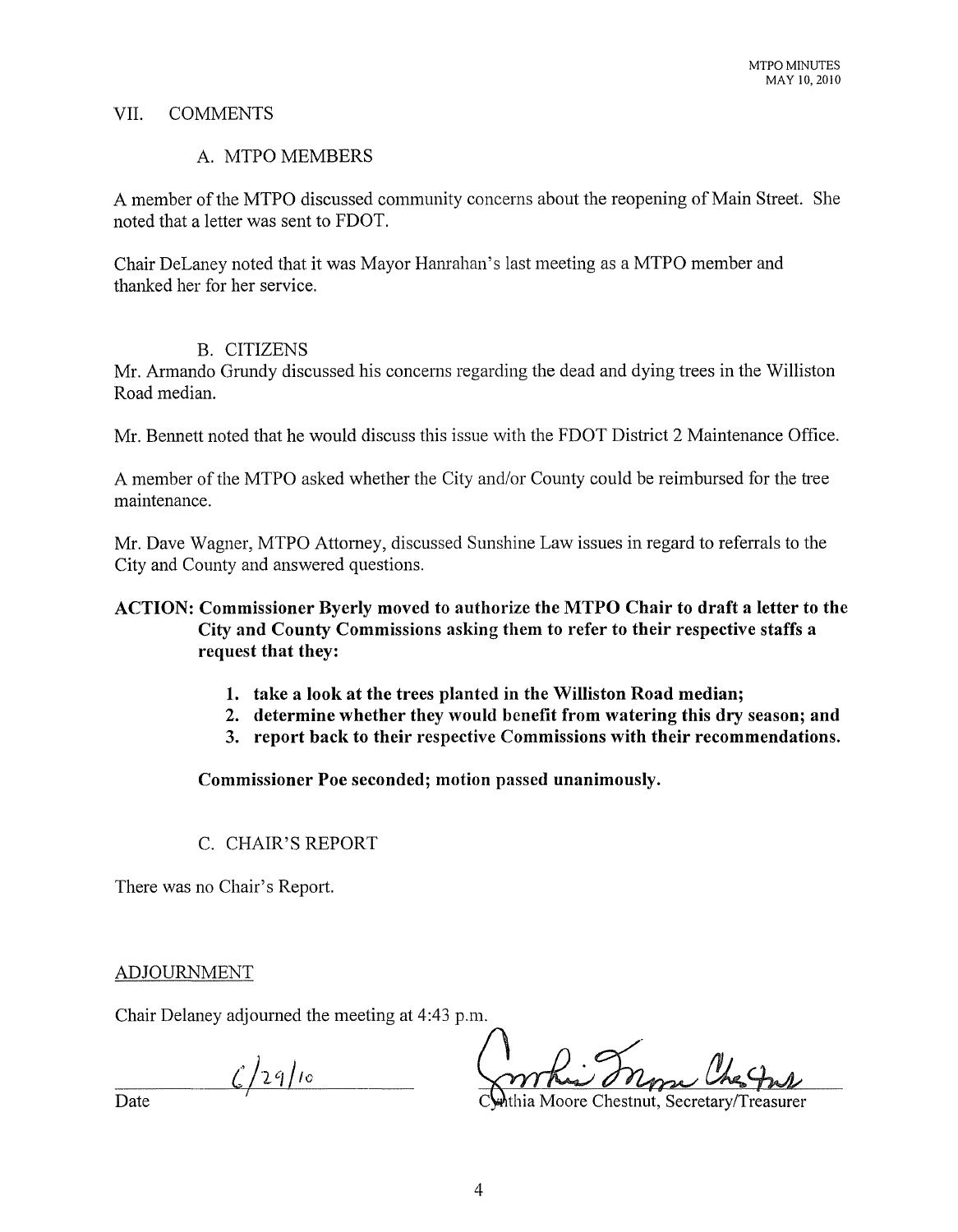## **EXHIBIT A**

### **Interested Citizens**

Armando Grundy

**Alachua County**  Mike Fay Jeff Hays David Wagner

**City of Gainesville**  Russ Blackburn Paul Folker Jesus Gomez Debbie Leistner Doug Robinson Teresa Scott

#### **Florida Department of Transportation**

Gina Buscher

Karen Taulbee

 $*$  By telephone

 $\ddot{\phantom{a}}$ 

# Provided written comments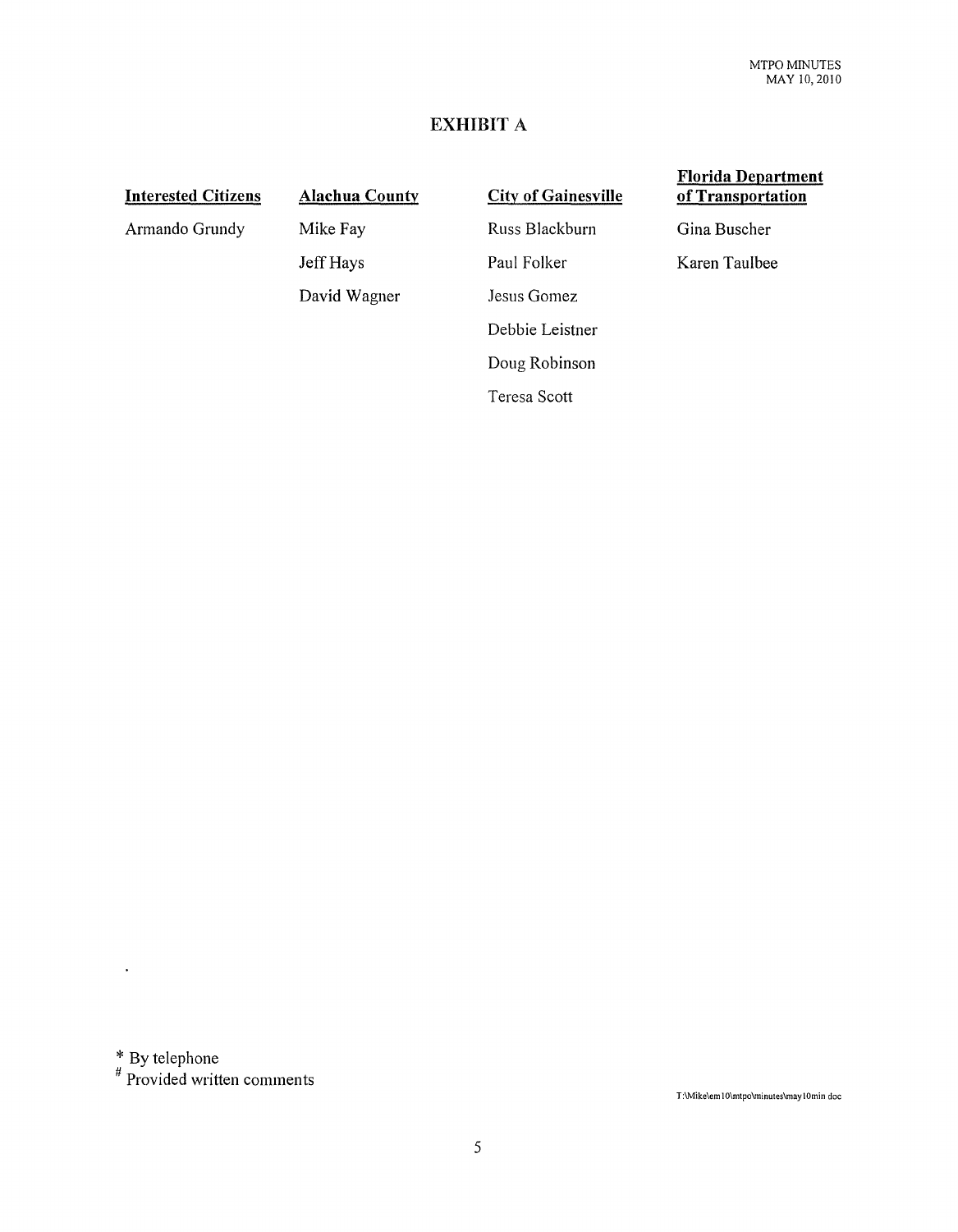

### CONSENT AGENDA METROPOLITAN TRANSPORTATION PLANNING ORGANIZATION FOR THE GAINESVILLE URBANIZED AREA

Jack Durrance Auditorium Monday, 3:00 p.m. Alachua County Administration Building Gainesville, Florida

May 10,2010

#### STAFF RECOMMENDATION

| Page $*7$                                                                                                                                                  | <b>CA.1</b> | MTPO Minutes- March 15, 2010                                                                                            | <b>APPROVE MINUTES</b>                         |
|------------------------------------------------------------------------------------------------------------------------------------------------------------|-------------|-------------------------------------------------------------------------------------------------------------------------|------------------------------------------------|
|                                                                                                                                                            |             | This set of MTPO minutes is ready for review                                                                            |                                                |
| Page $*15$                                                                                                                                                 | CA.2        | APPROVE COMMITTEE RECOMMENDATIONS<br><b>MTPO Audit</b>                                                                  |                                                |
|                                                                                                                                                            |             | The MTPO Audit Review Committee recommends that the MTPO accept the<br>audit report and approve the invoice for payment |                                                |
| Page $*41$                                                                                                                                                 | CA.3        | <b>Unified Planning Work Program</b>                                                                                    | <b>APPROVE JOINT</b><br><b>RECOMMENDATIONS</b> |
|                                                                                                                                                            |             | This document contains the MTPO budget and identifies work tasks for the<br>next two years                              |                                                |
| Page $*49$                                                                                                                                                 | CA.4        | Long Range Transportation Plan Update-<br><b>Vision Statement Revision</b>                                              | <b>APPROVE STAFF</b><br><b>RECOMMENDATIONS</b> |
| At the March 15 meeting, the MTPO discussed the need for a consent agenda<br>item at the May meeting to approve a revision to its adopted vision statement |             |                                                                                                                         |                                                |